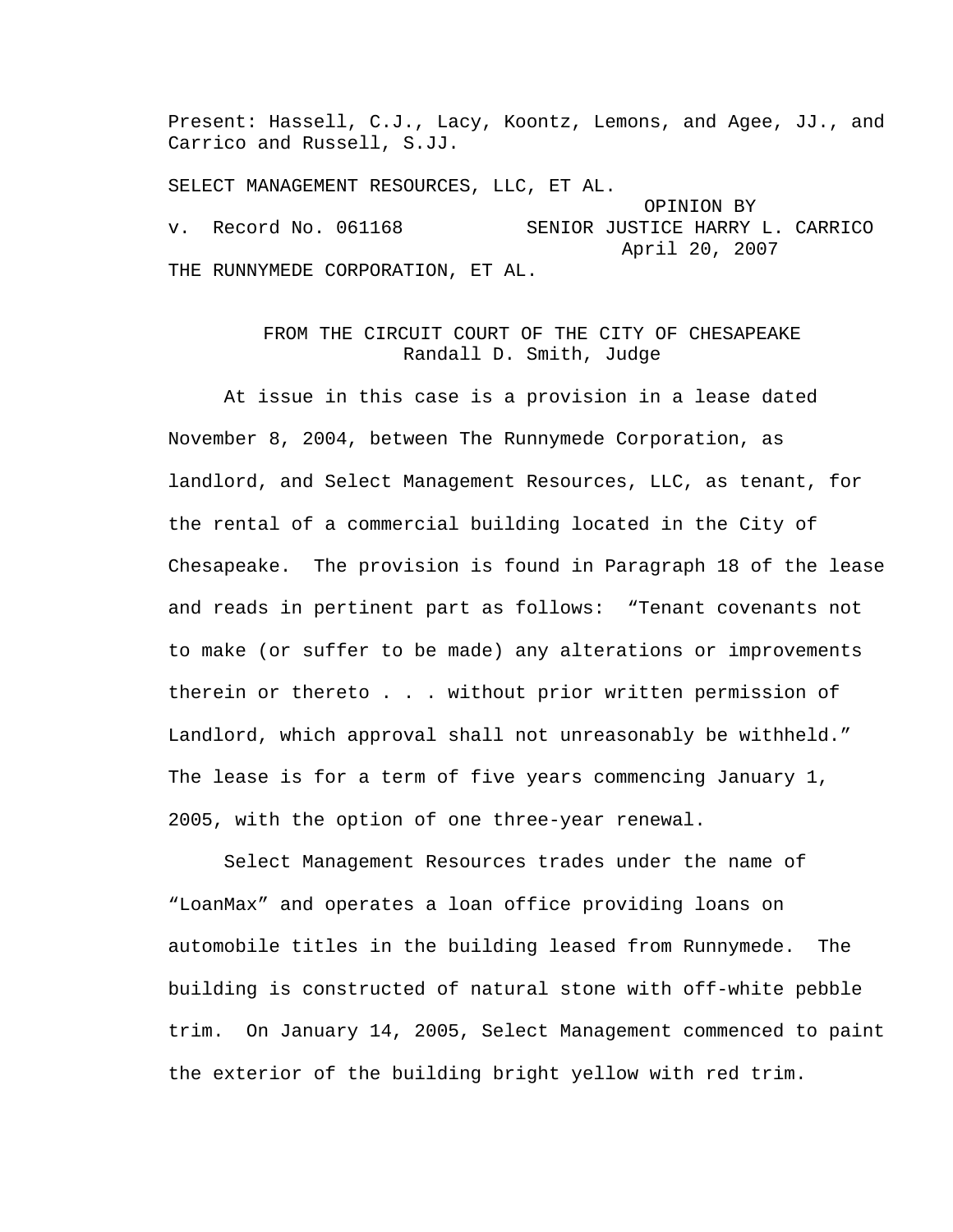On March 8, 2005, after the paint job was completed, Runnymede sent a letter to Select Management stating that the latter had painted the exterior of the building without asking or receiving Runnymede's prior permission and was therefore in default under the terms of the lease. The letter further stated that unless the building was restored to its original state within 30 days, Runnymede would take necessary steps to correct the situation at Select Management's expense.

 Select Management then asked that it "be allowed to leave the building exterior as it is currently painted until the lease expires, at which time [Select Management] would agree to restore it to its original state." Select Management did not offer to establish an escrow or otherwise guarantee the restoration of the premises. By letter dated March 31, 2005, Runnymede denied this request, "as there was no prior permission given by the Landlord for [Select Management] to paint the exterior of the building" and that Select Management was still in default and must restore the building to its original state within 30 days.

 Select Management did not restore the building within the thirty-day period but on April 7, 2005, filed in the trial court a bill of complaint for injunctive and declaratory relief against Runnymede, requesting an injunction preventing Runnymede from holding Select Management in default or taking any legal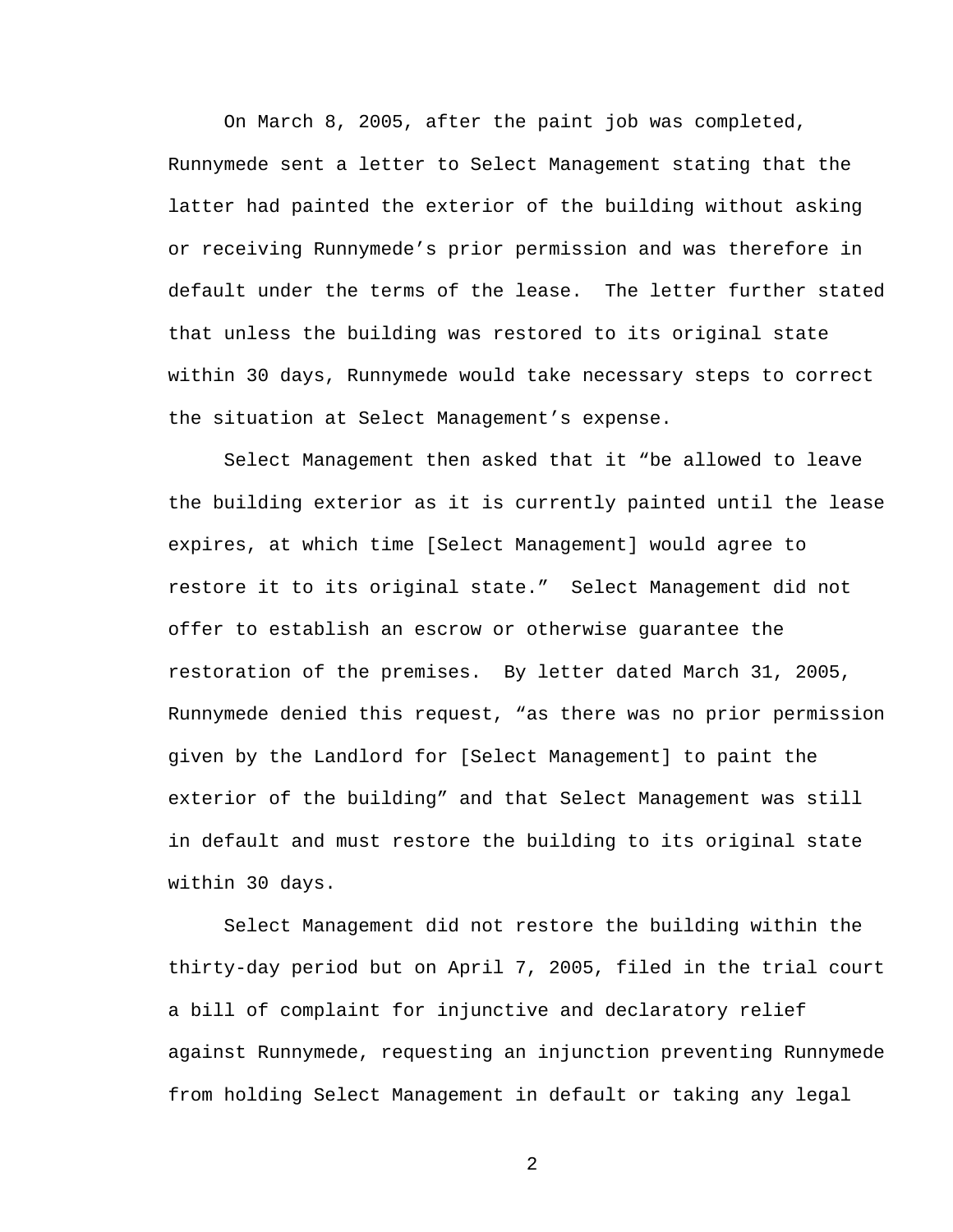proceedings of default against Select Management. The bill also sought a declaration that the painting of the building was "a cosmetic change" and not "an alteration . . . pursuant to paragraph 18 of the Lease," or, if the painting was an alteration, that consent by Runnymede was unreasonably withheld.

 At trial, Select Management presented evidence that it has some 200 loan offices across the country, including 24 in Virginia. The exterior walls of all freestanding offices are painted bright yellow with red trim. Select Management considers this color pattern important because it distinguishes LoanMax from its competitors and allows the public to easily identify the LoanMax brand. The building is located in a commercial district and stands between a McDonald's Restaurant on one side and a Dairy Queen Restaurant on the other. On the same street are a Jiffy Lube, a Rally's Hamburgers, and a Popeye's Chicken Restaurant. All these buildings have color schemes similar to that of LoanMax. There are no city restrictions that prohibit painting the building according to the LoanMax color scheme.

 Runnymede introduced into evidence an estimate it had received from a contractor for the removal of the yellow paint from the stone and mortar joints and the repainting of the red trim with an off-white color. The yellow paint will have to be removed from the stone and mortar joints with chemicals and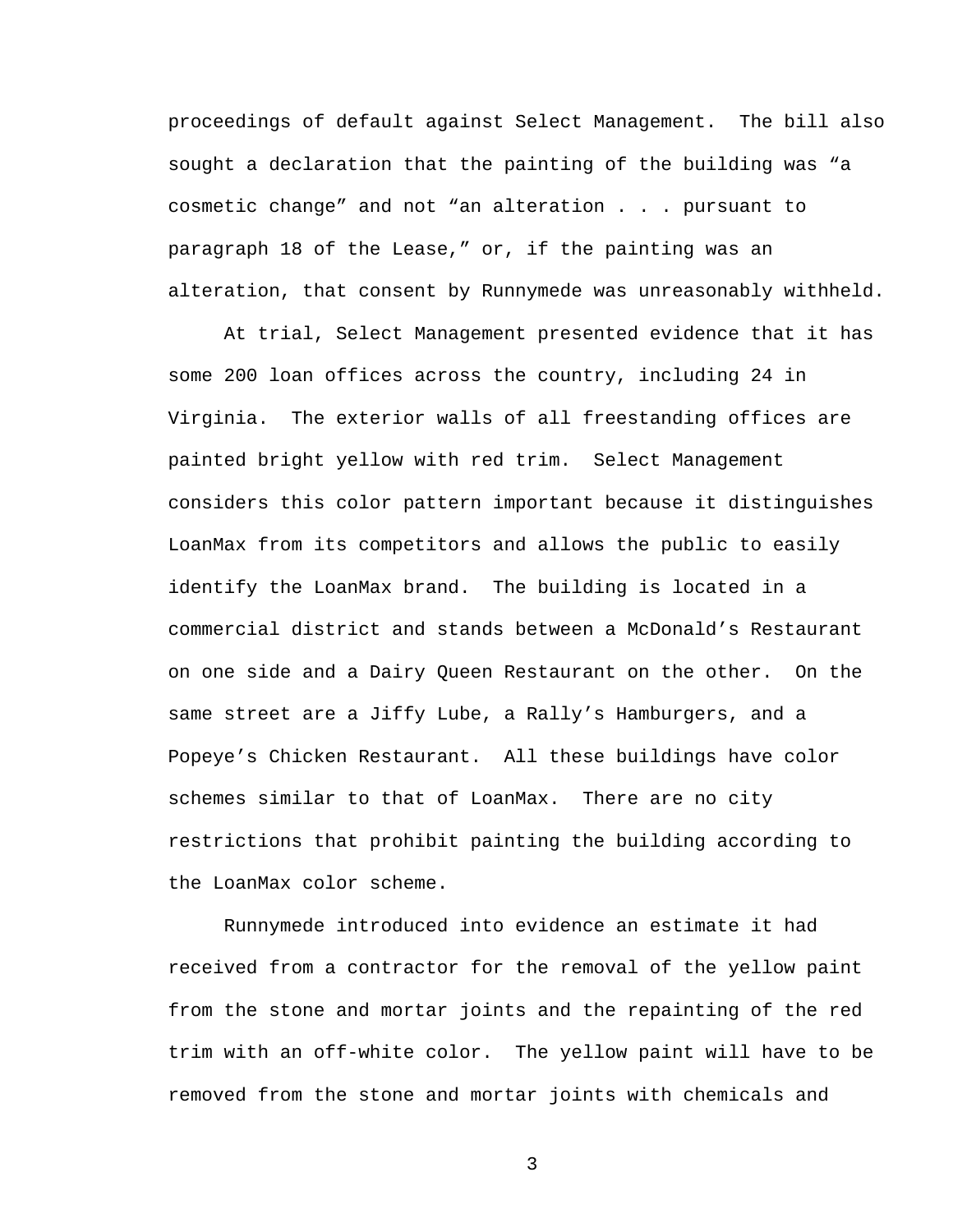water blasting, and the red paint on the trim will simply be coated over. The work will consume thirty days at a cost of \$18,676.00. Runnymede also introduced into evidence color photographs of the building in its before-paint and after-paint state.

 In a final order, the trial court found that Select Management's "painting of the building is an 'alteration' as that word is used and meant in the lease" and that Runnymede's "permission for the alteration has not been unreasonably withheld." The court denied Select Management's request for an injunction. We awarded Select Management this appeal.

 On appeal, Select Management argues that the trial court erred in holding that the painting of the building constituted an alteration within the meaning of Paragraph 18 of the lease. Select Management says that painting the exterior of a building is cosmetic in nature, that the paint was readily removable from the building in question, and, hence, the painting of the building did not constitute an alteration requiring Service Management to seek the permission of Runnymede before doing the painting. Select Management also argues that if the painting was an alteration, Runnymede unreasonably withheld its consent.

 Our cases provide only limited assistance in defining the term "alteration." We said in Bolin v. Laderberg, 207 Va. 795, 801, 153 S.E.2d 251, 256 (1967), that the word "alteration,"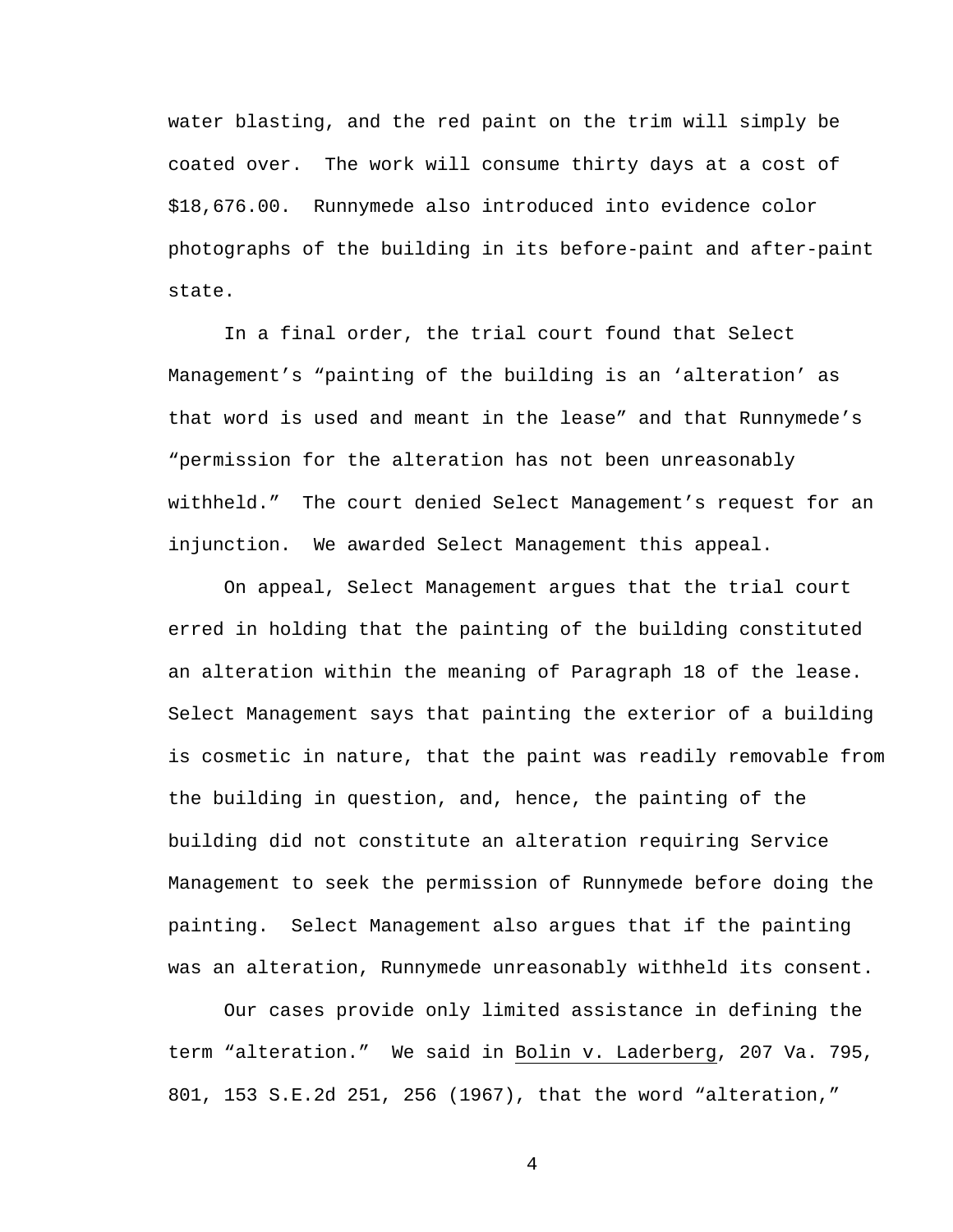when given its usual meaning and viewed in the context in which it is used in the lease, "can mean only something changed about the premises."

 Black's Law Dictionary 85 (8th ed. 2004) defines the term as follows:

A substantial change to real estate, esp[ecially] to a structure, usu[ally] not involving an addition to or removal of the exterior dimensions of a building's structural parts. Although any addition to or improvement of real estate is by its very nature an alteration, realestate lawyers habitually use *alteration* in reference to a lesser change. Still, to constitute an alteration, the change must be substantial – not simply a trifling modification.

 Other jurisdictions have considered the meaning of the term. In Ten-Six Olive, Inc. v. Curby, 208 F.2d 117, 122 (8th Cir. 1953), it is said that an "[a]lteration denotes a substantial change." See also Zelinger v. Plisek, 426 P.2d 957, 959-60 (1967); Rosenblum v. Neisner Bros., Inc., 231 F.2d 322, 326 (7th Cir. 1956). In Garland v. Titan West Associates, 543 N.Y.S.2d 56, 60 (N.Y.App.Div. 1989), the court stated that "whether the improvements effectuated by plaintiffs constitute alterations turns on whether they changed the nature and character of the demised premises." And in Leong Won v. Snyder, 94 N.Y.S.2d 247, 249 (1949), the court defined the term as applied to a building to mean "a substantial change therein varying or changing the form or nature of such building."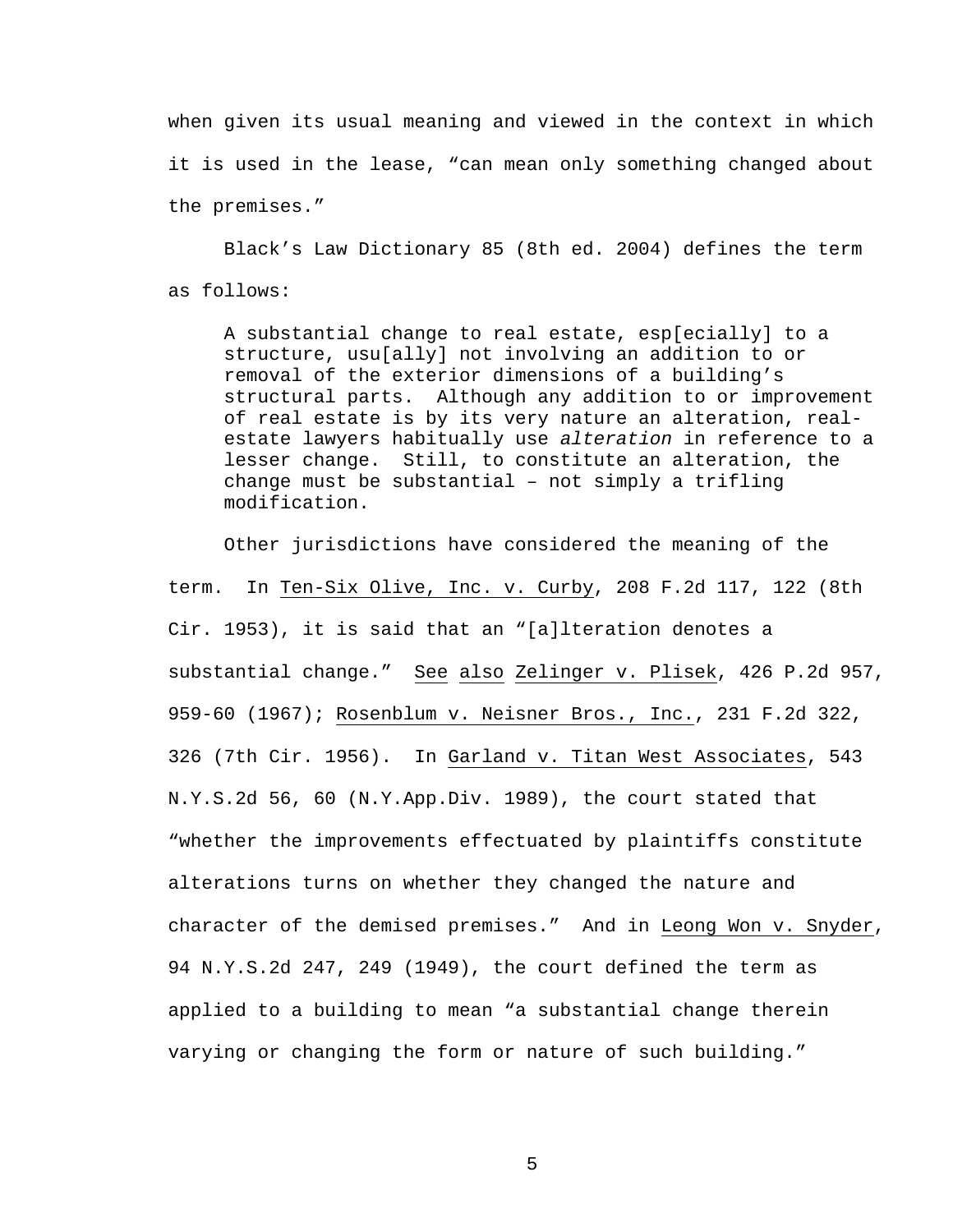In short, for a change in a building to constitute an alteration, the change must be substantial, not trifling. It must be one that alters the nature and character of the building.

 We would agree with Select Management that, ordinarily, the painting of the exterior of a building is merely cosmetic in nature and not an alteration in the legal sense. But this is not an ordinary situation. Here, the trial judge would have needed to take only one look at the graphic before and after photographs of the building to find that the change caused by the painting was substantial, not trifling, resulting in a change in the nature and character of the building. What once had the appearance of a stately stone building has been given the mark of crass commercialism, which can only be erased with the expenditure of a significant sum of money.

 That the effect of the alteration was substantial may be demonstrated by reference to a rule applicable to landlordtenant cases. A tenant who performs work on leased premises not authorized by the lease is guilty of committing waste. See Roanoke Marble & Granite Co. v. Standard Gas & Oil Supply Co., 155 Va. 249, 257, 154 S.E. 518, 521 (1930); see also Rosenblum, 231 F.2d at 325. Here, the rental for the building in the year the painting occurred was \$2,925.00 per month. According to the estimate secured by Runnymede, it will cost Runnymede \$18,676.00